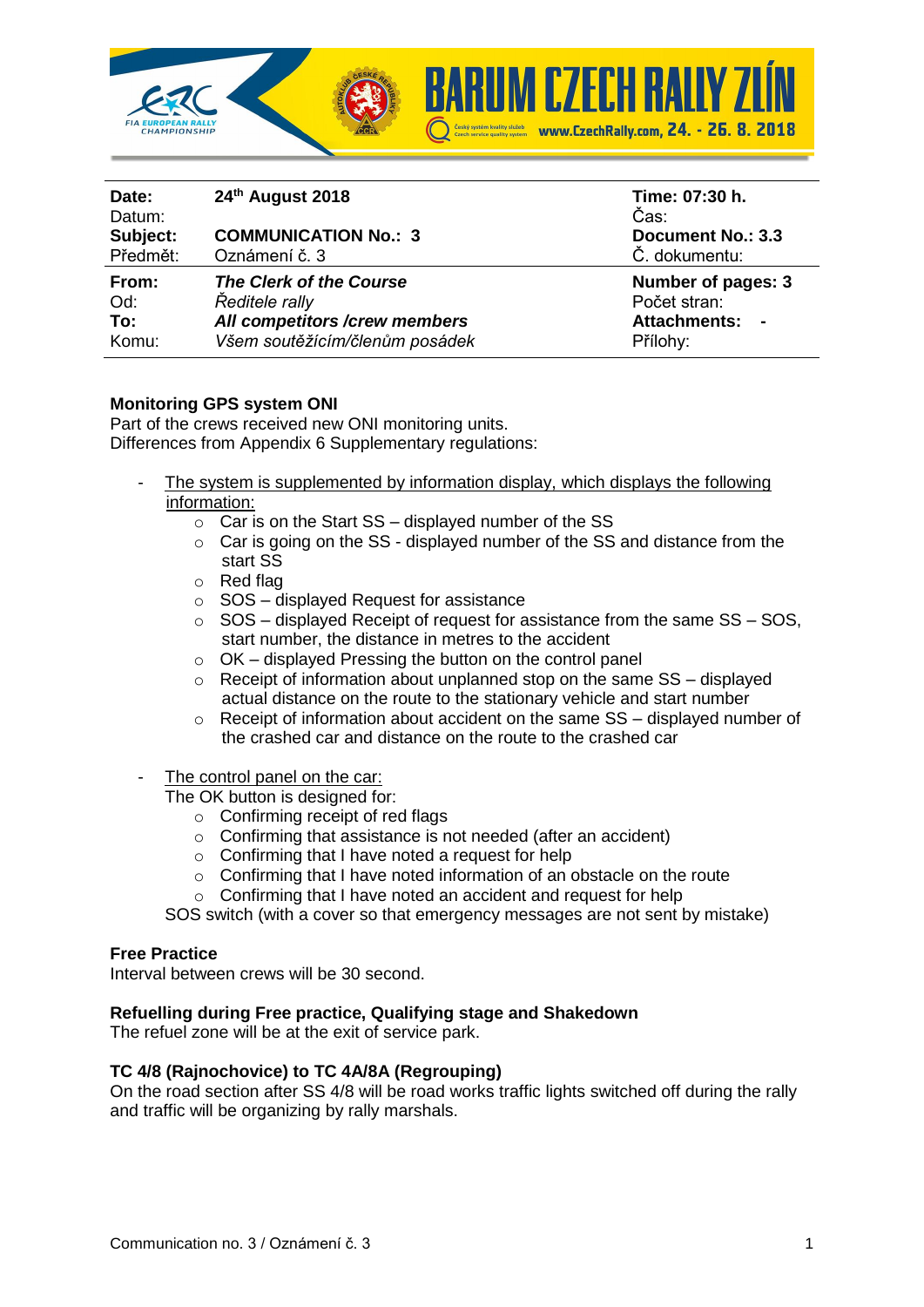

# **Railway before TC**

The Clerk of the Course advises to stop at the road section before SS 5/9 Kudlovice and SS 10/13 Halenkovice not earlier than after passing the railway crossing. The reason is a long shut-off interval.

### **SS 10/13**

In the Road Book 2-14/2-64, 150m after box 9. There is right corner with gravel inside. Straw bale will be on this place just on the end of tarmac.



#### **Light fitting zone – selected provisions from Article 52 2018 FIA Regional Rally Sporting Regulations**

At each light fitting zone:

- No work is allowed within the marked zone other than for two-team personnel to fit or remove auxiliary lights, using hand-held tools and under the supervision of rally officials at all times.

- The two-team personnel may enter the zone only after their respective car has entered the time control and must leave immediately after the auxiliary lights have been fitted or removed.

- The extra lights and tools to fix or remove them may be transported to and from the zone in a service car.

\_\_\_\_\_\_\_\_\_\_\_\_\_\_\_\_\_\_\_\_\_\_\_\_\_\_\_\_\_\_\_\_\_\_\_\_\_\_\_\_\_\_\_\_\_\_\_\_\_\_\_\_\_\_\_\_\_\_\_\_\_\_\_\_\_\_\_\_\_\_\_\_\_\_

## **Monitorovací system ONI**

Část posádek obdržela nové monitorovací jednotky ONI.

- Rozdíly proti Příloze 6 Zvláštních ustanovení:
	- Systém je doplněn informačním displejem, na kterém se zobrazují následující informace:
		- o Vozidlo stojí na startu číslo RZ
		- o Vozidlo jede po trati RZ číslo RZ a ujetá vzdálenost od startu v metrech
		- o Červenou vlajku
		- o Pomoc SOS
		- o SOS jiného vozidla na stejné RZ SOS, startovní číslo a vzdálenost k místu SOS
		- o OK po zmáčknutí tlačítka OK na ovládacím prvku ve vozidle
		- o Informaci o neplánovaném zastavení jiného vozidla na RZ značka nebezpečí, startovní číslo, vzdálenost
		- o Informaci o havárii jiného vozidla na RZ obrázek havarovaného vozidla, startovní číslo, vzdálenost
		- Ovládací tlačítkový prvek v automobilu:
			- o Tlačítko OK má funkce
				- **·** Potvrzení obdržené červené vlajky
				- Potvrzení že pomoc není potřebná (po nehodě)